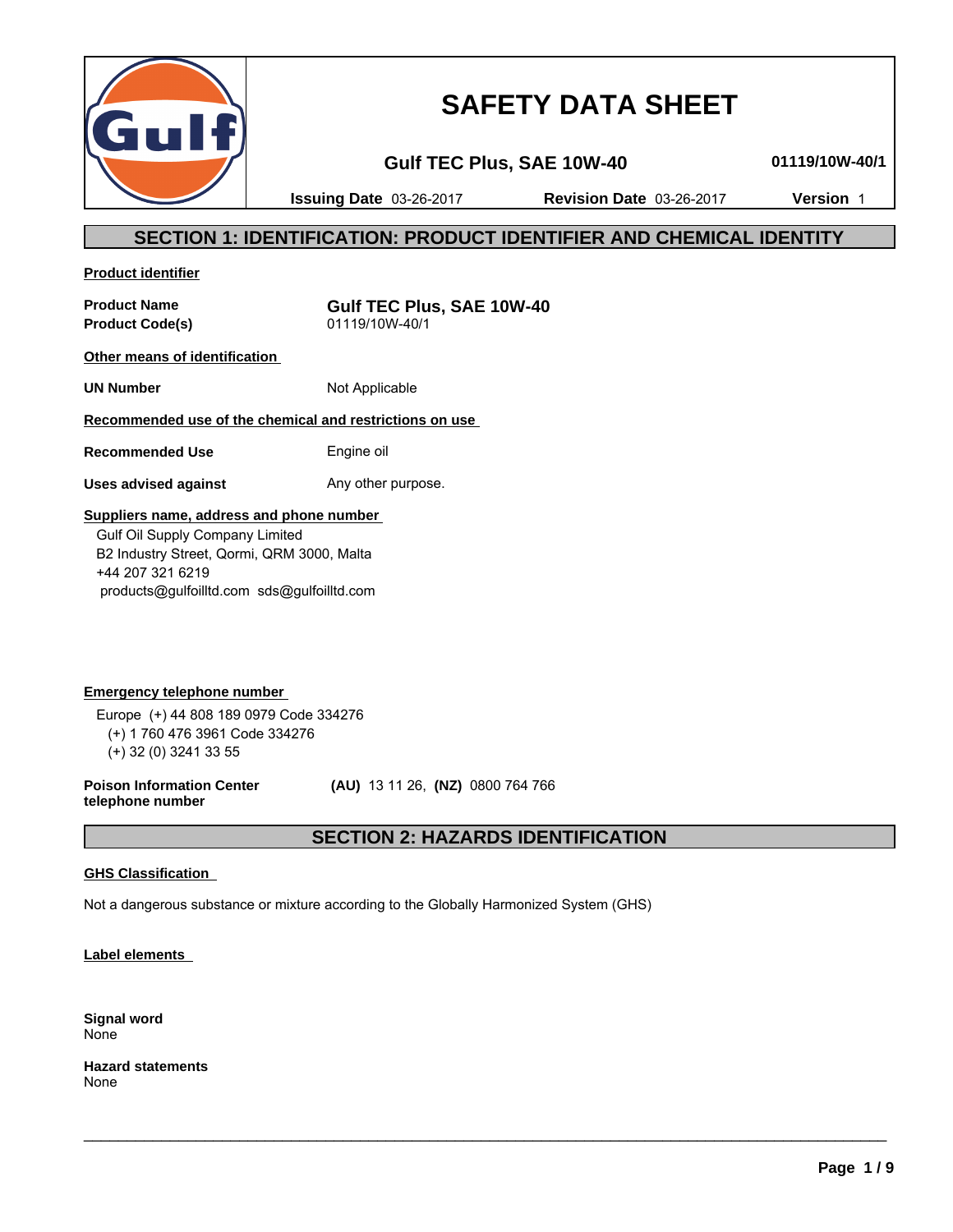# **Precautionary Statements**

None

#### **Other hazards**

May cause sensitization of susceptible persons by skin contact

# **SECTION 3: COMPOSITION/INFORMATION ON INGREDIENTS**

 $\_$  ,  $\_$  ,  $\_$  ,  $\_$  ,  $\_$  ,  $\_$  ,  $\_$  ,  $\_$  ,  $\_$  ,  $\_$  ,  $\_$  ,  $\_$  ,  $\_$  ,  $\_$  ,  $\_$  ,  $\_$  ,  $\_$  ,  $\_$  ,  $\_$  ,  $\_$  ,  $\_$  ,  $\_$  ,  $\_$  ,  $\_$  ,  $\_$  ,  $\_$  ,  $\_$  ,  $\_$  ,  $\_$  ,  $\_$  ,  $\_$  ,  $\_$  ,  $\_$  ,  $\_$  ,  $\_$  ,  $\_$  ,  $\_$  ,

This product is a mixture. Health hazard information is based on its ingredients

| name<br>Chemical                                                                                                                    | א כֿ S<br><b>SOM</b> | andhi ann an S<br>M<br>70 |
|-------------------------------------------------------------------------------------------------------------------------------------|----------------------|---------------------------|
| . @40°C<br>$\cdots$<br>$. \wedge$ $\mathbb{C}^+$<br>$\sim$ $\Omega$<br>'Viscositv⊹<br>Highly<br>refined base of<br>- >20.5 CSL<br>. |                      | $100^\circ$<br>60%        |

#### **Additional information**

Product containing mineral oil with less than 3% DMSO extract as measured by IP 346 See Section 15 for additional information on base oils.

The remaining composition is a mixture of non-classified ingredients or additives below the threshold for disclosure

# **SECTION 4: FIRST AID MEASURES**

#### **Description of first-aid measures**

| Ingestion<br>advice.<br><b>Protection of First-aiders</b> | Use personal protective equipment. Avoid contact with skin, eyes and clothing.                                                                                                                            |
|-----------------------------------------------------------|-----------------------------------------------------------------------------------------------------------------------------------------------------------------------------------------------------------|
|                                                           |                                                                                                                                                                                                           |
|                                                           |                                                                                                                                                                                                           |
|                                                           | Clean mouth with water. Drink plenty of water. Do not induce vomiting without medical                                                                                                                     |
| Eye contact<br>rinsing.                                   | Rinse thoroughly with plenty of water, also under the eyelids. Keep eye wide open while                                                                                                                   |
| <b>Skin contact</b>                                       | Wash off immediately with plenty of water for at least 15 minutes. Remove and wash<br>contaminated clothing before re-use. May cause an allergic skin reaction. If symptoms<br>persist, call a physician. |
| <b>Inhalation</b>                                         | Move to fresh air.                                                                                                                                                                                        |
| <b>General advice</b>                                     | May produce an allergic reaction. When symptoms persist or in all cases of doubt seek<br>medical advice.                                                                                                  |

# **Extinguishing media**

#### **Suitable Extinguishing Media**

Use extinguishing measures that are appropriate to local circumstances and the surrounding environment:, Use CO2, dry chemical, or foam, Water spray or fog, Cool containers / tanks with water spray

 $\_$  ,  $\_$  ,  $\_$  ,  $\_$  ,  $\_$  ,  $\_$  ,  $\_$  ,  $\_$  ,  $\_$  ,  $\_$  ,  $\_$  ,  $\_$  ,  $\_$  ,  $\_$  ,  $\_$  ,  $\_$  ,  $\_$  ,  $\_$  ,  $\_$  ,  $\_$  ,  $\_$  ,  $\_$  ,  $\_$  ,  $\_$  ,  $\_$  ,  $\_$  ,  $\_$  ,  $\_$  ,  $\_$  ,  $\_$  ,  $\_$  ,  $\_$  ,  $\_$  ,  $\_$  ,  $\_$  ,  $\_$  ,  $\_$  ,

#### **Extinguishing media which shall not be used for safety reasons**

Do not use a solid water stream as it may scatter and spread fire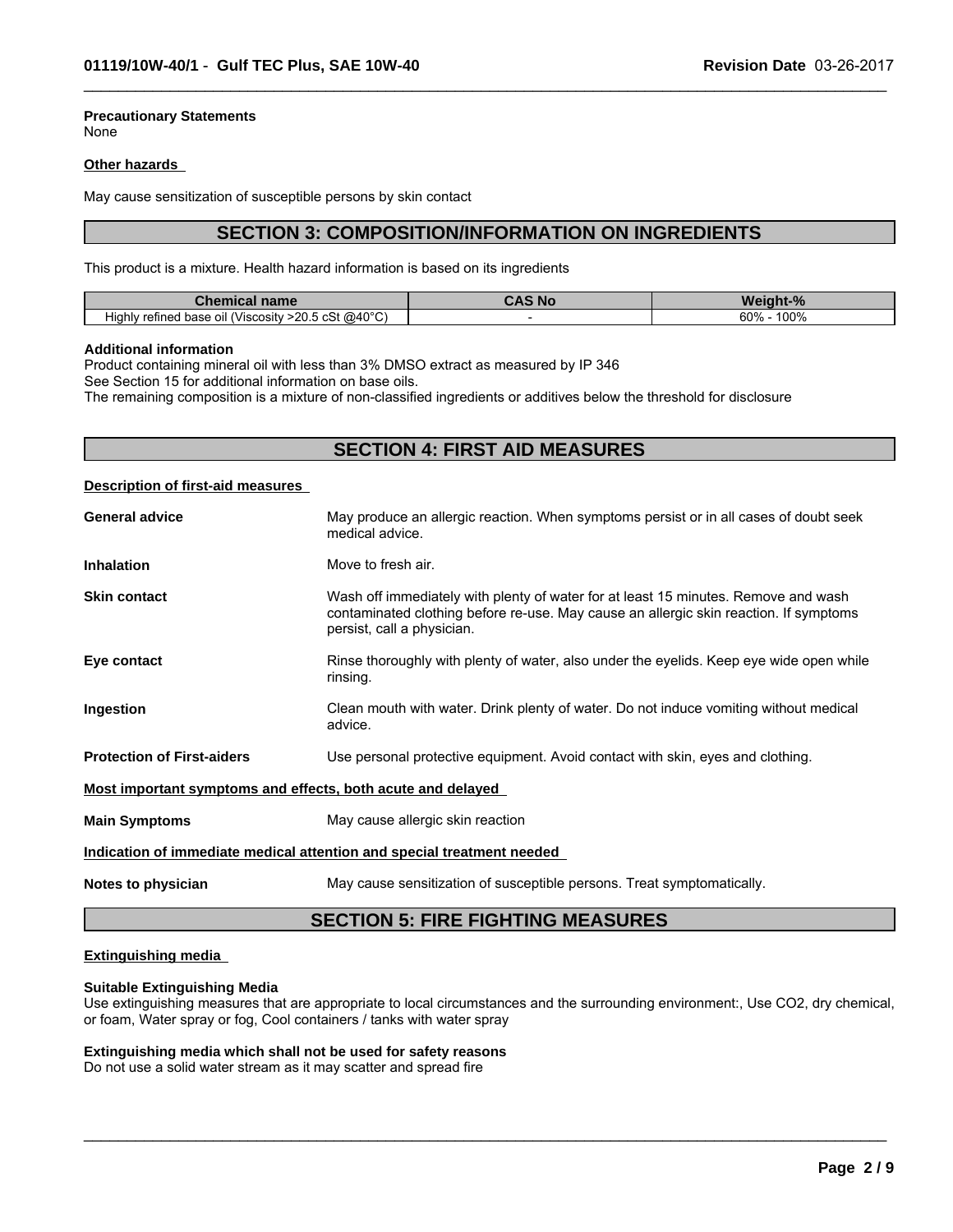#### **Specific hazards arising from the chemical**

Thermal decomposition can lead to release of irritating gases and vapors. Carbon monoxide, carbon dioxide and unburned hydrocarbons (smoke). In the event of fire and/or explosion do not breathe fumes. This material creates a fire hazard because it floats on water.

 $\_$  ,  $\_$  ,  $\_$  ,  $\_$  ,  $\_$  ,  $\_$  ,  $\_$  ,  $\_$  ,  $\_$  ,  $\_$  ,  $\_$  ,  $\_$  ,  $\_$  ,  $\_$  ,  $\_$  ,  $\_$  ,  $\_$  ,  $\_$  ,  $\_$  ,  $\_$  ,  $\_$  ,  $\_$  ,  $\_$  ,  $\_$  ,  $\_$  ,  $\_$  ,  $\_$  ,  $\_$  ,  $\_$  ,  $\_$  ,  $\_$  ,  $\_$  ,  $\_$  ,  $\_$  ,  $\_$  ,  $\_$  ,  $\_$  ,

#### **Hazardous decomposition products**

Incomplete combustion and thermolysis produces potentially toxic gases such as carbon monoxide and carbon dioxide

#### **Advice for firefighters**

#### **Special protective equipment for fire-fighters**

As in any fire, wear self-contained breathing apparatus pressure-demand, MSHA/NIOSH (approved or equivalent) and full protective gear

### **SECTION 6: ACCIDENTAL RELEASE MEASURES**

#### **Personal precautions, protective equipment and emergency procedures**

Remove all sources of ignition. Ensure adequate ventilation. Use personal protective equipment. Avoid contact with skin, eyes and clothing.

**Advice for non-emergency** Material can create slippery conditions.

**personnel**

**Advice for emergency responders** For personal protection see section 8.

#### **Environmental precautions**

Prevent further leakage or spillage if safe to do so. Do not flush into surface water or sanitary sewer system.

#### **Methods and materials for containment and cleaning up**

Soak up with inert absorbent material (e.g. sand, silica gel, acid binder, universal binder, sawdust). Dike to collect large liquid spills.

#### **Reference to other sections**

See also section 8/12/13

# **SECTION 7: HANDLING AND STORAGE**

#### **Precautions for safe handling**

Ensure adequate ventilation. Do not eat, drink or smoke when using this product. Handle in accordance with good industrial hygiene and safety practice. Wear personal protective equipment. Avoid contact with skin, eyes and clothing. Remove and wash contaminated clothing before re-use.

#### **Conditions for safe storage, including any incompatibilities**

#### **Technical measures/Storage conditions**

Keep containers tightly closed in a dry, cool and well-ventilated place. Keep away from open flames, hot surfaces and sources of ianition.

**Incompatible materials** Oxidizing agent

**Recommended Use** Engine oil

### **SECTION 8: EXPOSURE CONTROLS/PERSONAL PROTECTION**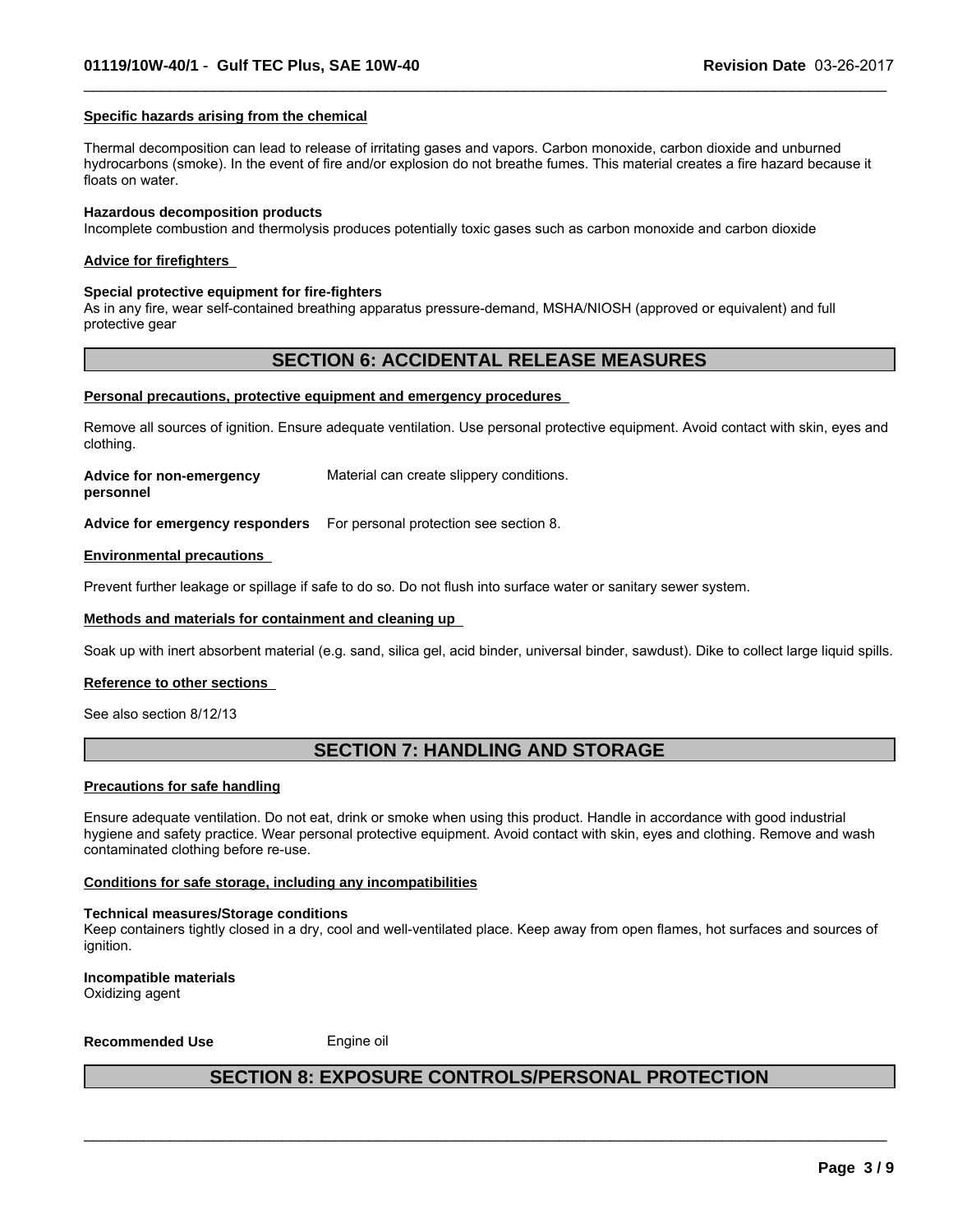#### **Control parameters**

#### **Exposure Limits**

| <b>Chemical name</b>                          | Australia | <b>New Zealand</b>        | New Zealand - Biological Exposure<br>Indices (BEI) |
|-----------------------------------------------|-----------|---------------------------|----------------------------------------------------|
| Highly refined base oil (Viscosity >20.5 cSt) |           | TWA: 5 ma/m <sup>3</sup>  |                                                    |
| @40°C)                                        |           | STEL: $10 \text{ mg/m}^3$ |                                                    |

 $\_$  ,  $\_$  ,  $\_$  ,  $\_$  ,  $\_$  ,  $\_$  ,  $\_$  ,  $\_$  ,  $\_$  ,  $\_$  ,  $\_$  ,  $\_$  ,  $\_$  ,  $\_$  ,  $\_$  ,  $\_$  ,  $\_$  ,  $\_$  ,  $\_$  ,  $\_$  ,  $\_$  ,  $\_$  ,  $\_$  ,  $\_$  ,  $\_$  ,  $\_$  ,  $\_$  ,  $\_$  ,  $\_$  ,  $\_$  ,  $\_$  ,  $\_$  ,  $\_$  ,  $\_$  ,  $\_$  ,  $\_$  ,  $\_$  ,

*Australia - Workplace Exposure Standards for Airborne Contaminants. New Zealand - Workplace Exposure Standards and Biological Exposure Indices.*

#### **Appropriate engineering controls**

**Engineering controls** Ensure adequate ventilation, especially in confined areas.

#### **Individual protection measures, such as personal protective equipment**

| Eye/face protection<br>Skin and body protection           | Safety glasses with side-shields.<br>Long sleeved clothing.                                                                                                                                                                                                                                  |
|-----------------------------------------------------------|----------------------------------------------------------------------------------------------------------------------------------------------------------------------------------------------------------------------------------------------------------------------------------------------|
| <b>Hand Protection</b>                                    | Protective gloves. Please observe the instructions regarding permeability and breakthrough<br>time which are provided by the supplier of the gloves. Also take into consideration the<br>specific local conditions under which the product is used, such as the danger of cuts,<br>abrasion. |
| <b>Respiratory protection</b>                             | No special protective equipment required. In case of mist, spray or aerosol exposure wear<br>suitable personal respiratory protection and protective suit.                                                                                                                                   |
| <b>Hygiene measures</b>                                   | Regular cleaning of equipment, work area and clothing is recommended.                                                                                                                                                                                                                        |
| <b>Environmental Exposure Controls</b><br>Thermal hazards | No special environmental precautions required.<br>None under normal use conditions                                                                                                                                                                                                           |

# **SECTION 9: PHYSICAL AND CHEMICAL PROPERTIES**

#### **Information on basic physical and chemical properties**

| <b>Physical state</b><br>Odor    | liquid<br>Hydrocarbon-like | Appearance<br><b>Odor threshold</b> | clear amber<br>Not Determined |
|----------------------------------|----------------------------|-------------------------------------|-------------------------------|
| Property                         | Values                     | Remarks                             |                               |
| pH                               | Not Determined             |                                     |                               |
| Melting point / freezing point   | Not Determined             |                                     |                               |
| Boiling point / boiling range    | Not Determined             |                                     |                               |
| <b>Flash point</b>               | 234 °C / 453 °F            | ASTM D 92                           |                               |
| <b>Evaporation rate</b>          | Not Determined             |                                     |                               |
| Flammability (solid, gas)        | Not Determined             |                                     |                               |
| <b>Flammability Limit in Air</b> |                            |                                     |                               |
| <b>Upper flammability limit:</b> | Not Determined             |                                     |                               |
| Lower flammability limit:        | Not Determined             |                                     |                               |
| Vapor pressure                   | Not Determined             |                                     |                               |
| Vapor density                    | Not Determined             |                                     |                               |
| <b>Relative density</b>          | 0.8785                     | @15°C                               |                               |
| Solubility(ies)                  | Insoluble in water         |                                     |                               |
| <b>Partition coefficient</b>     | Not Determined             |                                     |                               |
| <b>Autoignition temperature</b>  | Not Determined             |                                     |                               |
| <b>Decomposition temperature</b> | Not Determined             |                                     |                               |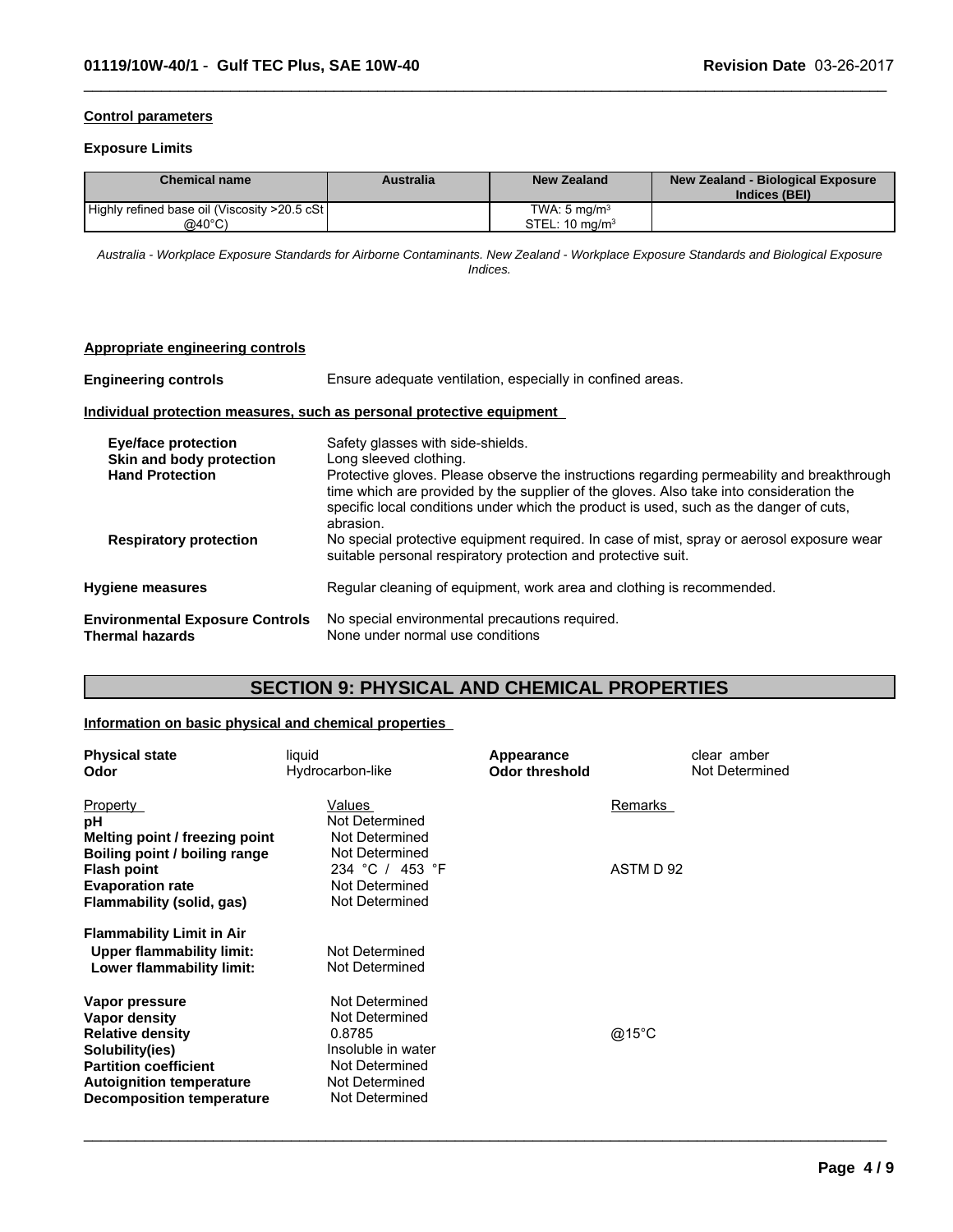| <b>Kinematic viscosity</b><br><b>Explosive properties</b><br><b>Oxidizing Properties</b>                | 96.77 cSt @ 40 °C<br>Not applicable<br>Not applicable                        | ASTM D 445              |
|---------------------------------------------------------------------------------------------------------|------------------------------------------------------------------------------|-------------------------|
| <b>Other Information</b>                                                                                |                                                                              |                         |
| Viscosity, kinematic (100°C)<br><b>Pour Point</b><br>VOC Content (ASTM E-1868-10)<br><b>VOC content</b> | 14.25 cSt @ 100°C<br>$-33$ °C / $-27$ °F<br>Not Determined<br>Not Determined | ASTM D 445<br>ASTM D 97 |

# **SECTION 10: STABILITY AND REACTIVITY**

 $\_$  ,  $\_$  ,  $\_$  ,  $\_$  ,  $\_$  ,  $\_$  ,  $\_$  ,  $\_$  ,  $\_$  ,  $\_$  ,  $\_$  ,  $\_$  ,  $\_$  ,  $\_$  ,  $\_$  ,  $\_$  ,  $\_$  ,  $\_$  ,  $\_$  ,  $\_$  ,  $\_$  ,  $\_$  ,  $\_$  ,  $\_$  ,  $\_$  ,  $\_$  ,  $\_$  ,  $\_$  ,  $\_$  ,  $\_$  ,  $\_$  ,  $\_$  ,  $\_$  ,  $\_$  ,  $\_$  ,  $\_$  ,  $\_$  ,

#### **Reactivity**

None under normal use conditions

#### **Chemical stability**

Stable under normal conditions

#### **Possibility of hazardous reactions**

None under normal use conditions

#### **Conditions to avoid**

Keep away from open flames, hot surfaces and sources of ignition, Extremes of temperature and direct sunlight

#### **Incompatible materials**

Oxidizing agent

#### **Hazardous decomposition products**

Incomplete combustion and thermolysis produces potentially toxic gases such as carbon monoxide and carbon dioxide.

# **SECTION 11: TOXICOLOGICAL INFORMATION**

#### **Information on the likely routes of exposure**

#### **Product Information - Principle Routes of Exposure**

| Inhalation<br>None known |
|--------------------------|
|--------------------------|

**Eye contact** None known

**Skin contact** Repeated or prolonged skin contact may cause allergic reactions with susceptible persons

 $\_$  ,  $\_$  ,  $\_$  ,  $\_$  ,  $\_$  ,  $\_$  ,  $\_$  ,  $\_$  ,  $\_$  ,  $\_$  ,  $\_$  ,  $\_$  ,  $\_$  ,  $\_$  ,  $\_$  ,  $\_$  ,  $\_$  ,  $\_$  ,  $\_$  ,  $\_$  ,  $\_$  ,  $\_$  ,  $\_$  ,  $\_$  ,  $\_$  ,  $\_$  ,  $\_$  ,  $\_$  ,  $\_$  ,  $\_$  ,  $\_$  ,  $\_$  ,  $\_$  ,  $\_$  ,  $\_$  ,  $\_$  ,  $\_$  ,

**Ingestion** None known

#### **Numerical measures of toxicity - Product Information**

| ATEmix (oral)          | >2000 mg/kg |
|------------------------|-------------|
| <b>ATEmix (dermal)</b> | >2000 mg/kg |

#### **Acute toxicity - Product Information**

Product does not present an acute toxicity hazard based on known or supplied information.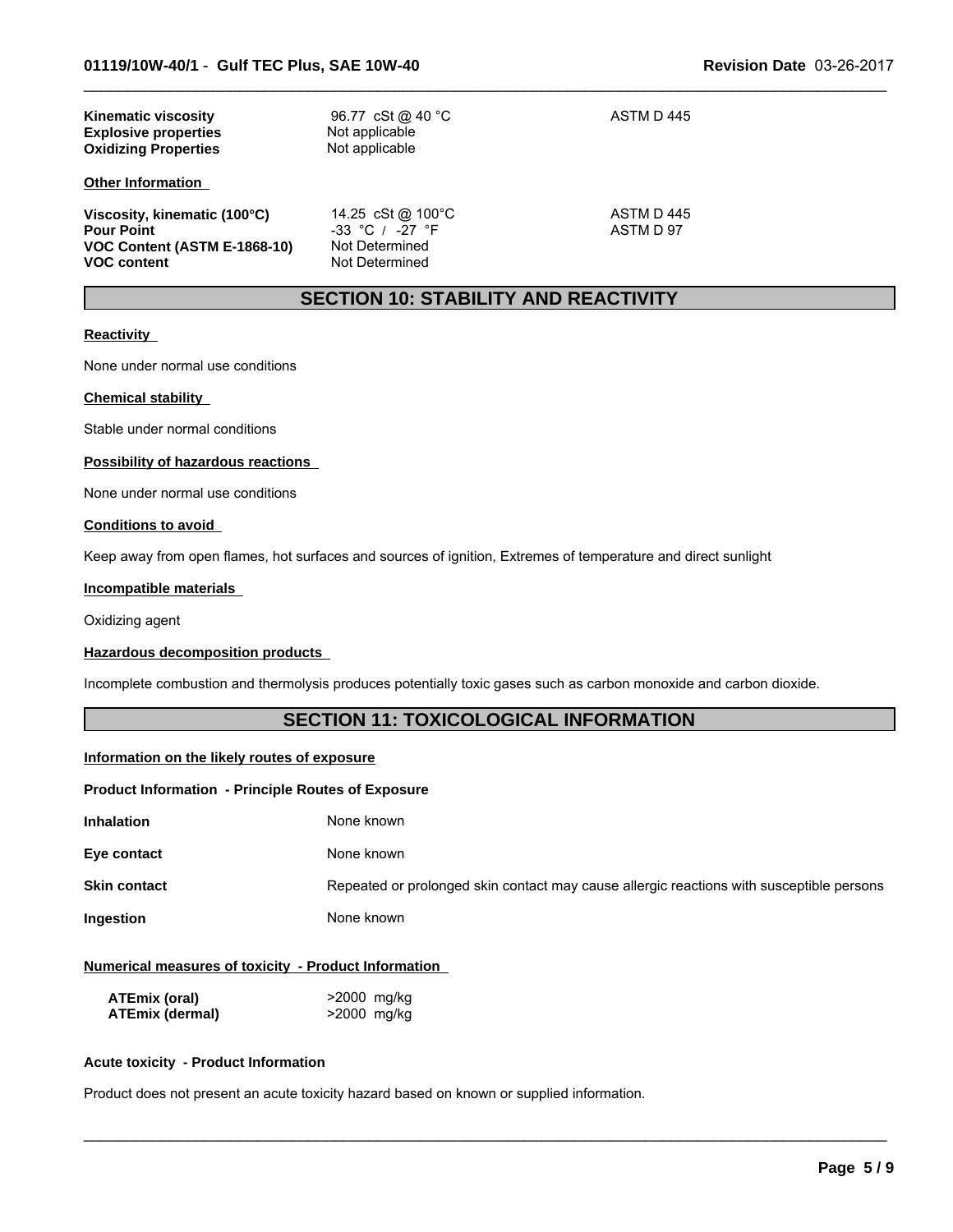#### **Acute toxicity - Component Information**

| <b>Chemical name</b>                                                                                                                                                                                                                     | Oral LD50                          | <b>Dermal LD50</b>                                                | <b>Inhalation LC50</b> |
|------------------------------------------------------------------------------------------------------------------------------------------------------------------------------------------------------------------------------------------|------------------------------------|-------------------------------------------------------------------|------------------------|
| Highly refined base oil (Viscosity<br>$>20.5 \text{ cSt } @40^{\circ}C)$                                                                                                                                                                 | >2000 mg/kg                        | $\overline{>2000}$ mg/kg                                          |                        |
|                                                                                                                                                                                                                                          |                                    |                                                                   |                        |
|                                                                                                                                                                                                                                          |                                    |                                                                   |                        |
| Delayed and immediate effects as well as chronic effects from short and long-term exposure                                                                                                                                               |                                    |                                                                   |                        |
| <b>Skin corrosion/irritation</b>                                                                                                                                                                                                         |                                    | Based on available data, the classification criteria are not met. |                        |
| Serious eye damage/eye irritation                                                                                                                                                                                                        |                                    | Based on available data, the classification criteria are not met. |                        |
| <b>Sensitization</b><br><b>Respiratory Sensitization</b><br>Based on available data, the classification criteria are not met.<br>Repeated contact may cause allergic reactions in very susceptible persons.<br><b>Skin sensitization</b> |                                    |                                                                   |                        |
| Based on available data, the classification criteria are not met.<br>Germ cell mutagenicity                                                                                                                                              |                                    |                                                                   |                        |
| Based on available data, the classification criteria are not met.<br>Carcinogenicity                                                                                                                                                     |                                    |                                                                   |                        |
| Based on available data, the classification criteria are not met.<br><b>Reproductive toxicity</b>                                                                                                                                        |                                    |                                                                   |                        |
| Specific target organ systemic<br>toxicity (single exposure)                                                                                                                                                                             |                                    | Based on available data, the classification criteria are not met  |                        |
| Specific target organ systemic<br>toxicity (repeated exposure)                                                                                                                                                                           |                                    | Based on available data, the classification criteria are not met  |                        |
| <b>Aspiration hazard</b>                                                                                                                                                                                                                 |                                    | Based on available data, the classification criteria are not met. |                        |
| <b>Exposure levels</b>                                                                                                                                                                                                                   | See section 8 for more information |                                                                   |                        |
| Interactive effects                                                                                                                                                                                                                      | None known                         |                                                                   |                        |

 $\_$  ,  $\_$  ,  $\_$  ,  $\_$  ,  $\_$  ,  $\_$  ,  $\_$  ,  $\_$  ,  $\_$  ,  $\_$  ,  $\_$  ,  $\_$  ,  $\_$  ,  $\_$  ,  $\_$  ,  $\_$  ,  $\_$  ,  $\_$  ,  $\_$  ,  $\_$  ,  $\_$  ,  $\_$  ,  $\_$  ,  $\_$  ,  $\_$  ,  $\_$  ,  $\_$  ,  $\_$  ,  $\_$  ,  $\_$  ,  $\_$  ,  $\_$  ,  $\_$  ,  $\_$  ,  $\_$  ,  $\_$  ,  $\_$  ,

# **SECTION 12: ECOLOGICAL INFORMATION**

#### **Toxicity**

No special environmental measures are necessary

| <b>Chemical name</b>                                                   | Algae/aguatic plants | <b>Fish</b>     | <b>Toxicity to</b><br>microorganisms | Crustacea       |
|------------------------------------------------------------------------|----------------------|-----------------|--------------------------------------|-----------------|
| Highly refined base oil<br>$\vert$ (Viscosity >20.5 cSt @40°C) $\vert$ | >100: 72 h mg/L      | >100: 96 h mg/L |                                      | >100: 48 h mg/L |

 $\_$  ,  $\_$  ,  $\_$  ,  $\_$  ,  $\_$  ,  $\_$  ,  $\_$  ,  $\_$  ,  $\_$  ,  $\_$  ,  $\_$  ,  $\_$  ,  $\_$  ,  $\_$  ,  $\_$  ,  $\_$  ,  $\_$  ,  $\_$  ,  $\_$  ,  $\_$  ,  $\_$  ,  $\_$  ,  $\_$  ,  $\_$  ,  $\_$  ,  $\_$  ,  $\_$  ,  $\_$  ,  $\_$  ,  $\_$  ,  $\_$  ,  $\_$  ,  $\_$  ,  $\_$  ,  $\_$  ,  $\_$  ,  $\_$  ,

#### **Persistence and degradability**

The product is not readily biodegradable, but it can be degraded by micro-organisms, it is regarded as being inherently biodegradable.

#### **Bioaccumulative potential**

No information available

#### **Mobility**

The product is insoluble and floats on water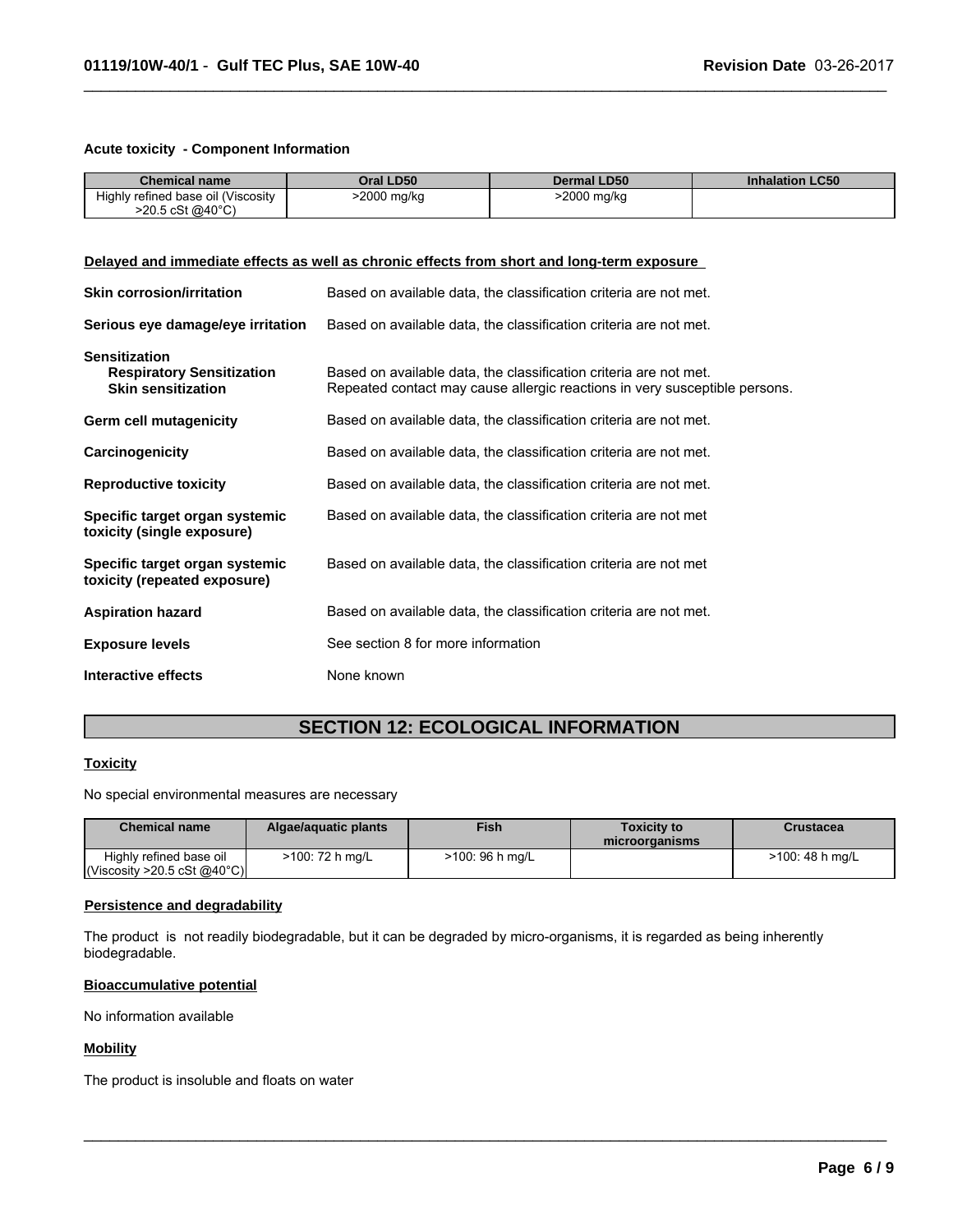#### **Other adverse effects**

None known

# **SECTION 13: DISPOSAL CONSIDERATIONS**

 $\_$  ,  $\_$  ,  $\_$  ,  $\_$  ,  $\_$  ,  $\_$  ,  $\_$  ,  $\_$  ,  $\_$  ,  $\_$  ,  $\_$  ,  $\_$  ,  $\_$  ,  $\_$  ,  $\_$  ,  $\_$  ,  $\_$  ,  $\_$  ,  $\_$  ,  $\_$  ,  $\_$  ,  $\_$  ,  $\_$  ,  $\_$  ,  $\_$  ,  $\_$  ,  $\_$  ,  $\_$  ,  $\_$  ,  $\_$  ,  $\_$  ,  $\_$  ,  $\_$  ,  $\_$  ,  $\_$  ,  $\_$  ,  $\_$  ,

#### **Safe handling and disposal methods**

Dispose of in accordance with local regulations

#### **Disposal of any contaminated packaging**

Empty containers should be taken to an approved waste handling site for recycling or disposal. Observe all label precautions until container is cleaned, reconditioned or destroyed.

#### **Environmental regulations**

No information available

|                                           | <b>SECTION 14: TRANSPORT INFORMATION</b> |  |
|-------------------------------------------|------------------------------------------|--|
| <b>ADG</b>                                | Not regulated                            |  |
| <b>IMDG</b>                               | Not regulated                            |  |
| <u>IATA</u>                               | Not regulated                            |  |
| <b>SECTION 15: REGULATORY INFORMATION</b> |                                          |  |

#### **Safety, health and environmental regulations/legislation specific for the substance or mixture**

#### **National regulations**

**Australia** 

Model Work Health and Safety Regulations (2016). Preparation of Safety Data Sheets for Hazardous Chemicals Code of Practice (2011).

#### **Standard for Uniform Scheduling of Medicines and Poisons (SUSMP)**

No poisons schedule number allocated

#### **New Zealand**

Hazardous Substances Regulation 2001.

| New Zealand                        | Not Regulated |
|------------------------------------|---------------|
| <b>HSNO Approval Number:</b>       | Not Regulated |
| <b>HSNO Hazard Classification:</b> | Not Regulated |

 $\_$  ,  $\_$  ,  $\_$  ,  $\_$  ,  $\_$  ,  $\_$  ,  $\_$  ,  $\_$  ,  $\_$  ,  $\_$  ,  $\_$  ,  $\_$  ,  $\_$  ,  $\_$  ,  $\_$  ,  $\_$  ,  $\_$  ,  $\_$  ,  $\_$  ,  $\_$  ,  $\_$  ,  $\_$  ,  $\_$  ,  $\_$  ,  $\_$  ,  $\_$  ,  $\_$  ,  $\_$  ,  $\_$  ,  $\_$  ,  $\_$  ,  $\_$  ,  $\_$  ,  $\_$  ,  $\_$  ,  $\_$  ,  $\_$  ,

#### **International Regulations**

**Ozone-depleting substances (ODS)** Not applicable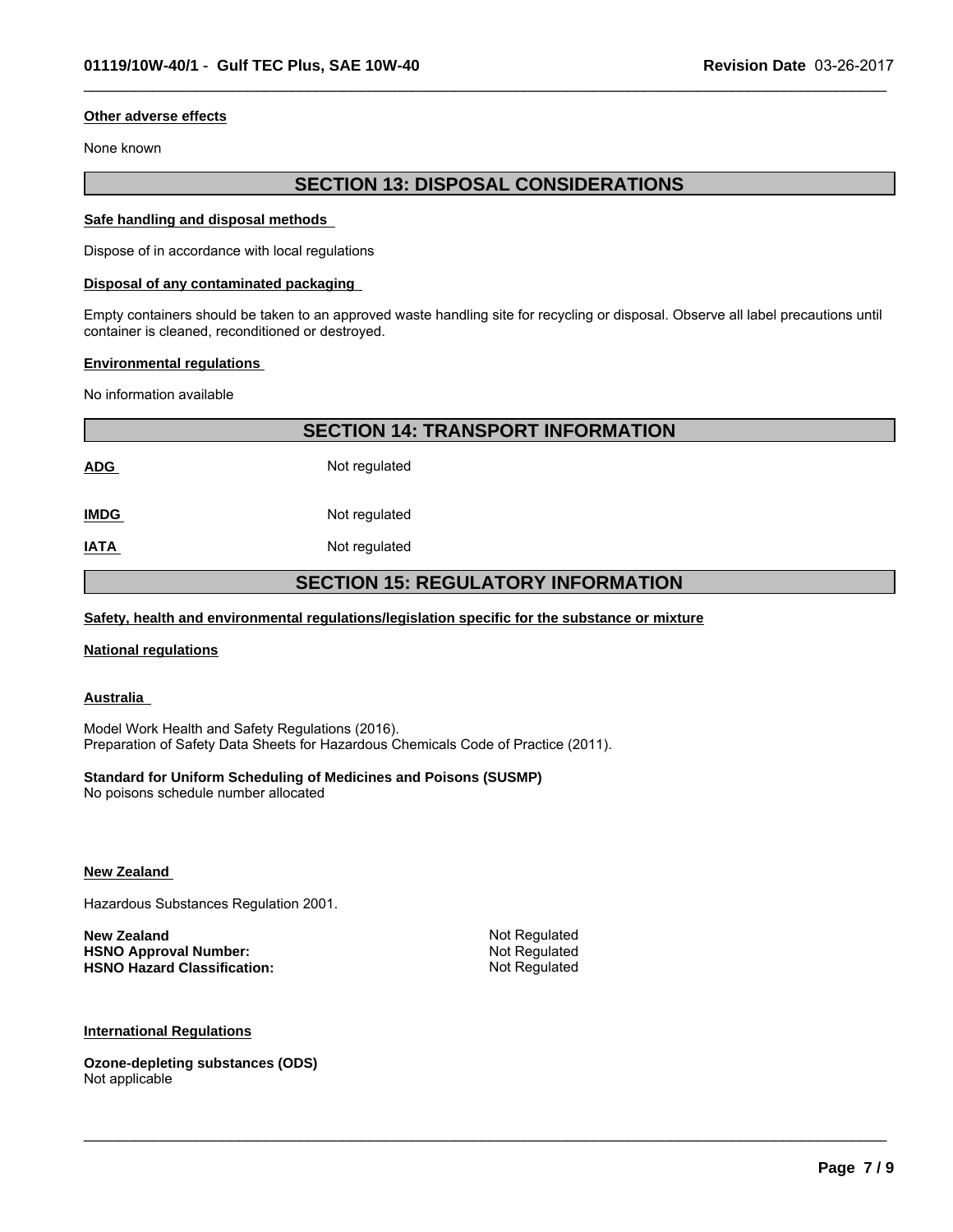$\_$  ,  $\_$  ,  $\_$  ,  $\_$  ,  $\_$  ,  $\_$  ,  $\_$  ,  $\_$  ,  $\_$  ,  $\_$  ,  $\_$  ,  $\_$  ,  $\_$  ,  $\_$  ,  $\_$  ,  $\_$  ,  $\_$  ,  $\_$  ,  $\_$  ,  $\_$  ,  $\_$  ,  $\_$  ,  $\_$  ,  $\_$  ,  $\_$  ,  $\_$  ,  $\_$  ,  $\_$  ,  $\_$  ,  $\_$  ,  $\_$  ,  $\_$  ,  $\_$  ,  $\_$  ,  $\_$  ,  $\_$  ,  $\_$  ,

#### **Persistent Organic Pollutants** Not applicable

**Chemicals Subject to Prior Informed Consent (PIC)** Not applicable

#### **International Inventories**

 **TSCA** - United States Toxic Substances Control Act Section 8(b) Inventory All ingredients are on the inventory or exempt from listing

 **DSL/NDSL** - Canadian Domestic Substances List/Non-Domestic Substances List All ingredients are on the inventory or exempt from listing

 **AICS** - Australian Inventory of Chemical Substances All ingredients are on the inventory or exempt from listing

 **PICCS** - Philippines Inventory of Chemicals and Chemical Substances All ingredients are on the inventory or exempt from listing

 **KECL** - Korean Existing and Evaluated Chemical Substances All ingredients are on the inventory or exempt from listing

 **IECSC** - China Inventory of Existing Chemical Substances Contact supplier for inventory compliance status

 **ENCS** - Japan Existing and New Chemical Substances Contact supplier for inventory compliance status

 **TCSI** - Taiwan National Existing Chemical Inventory Contact supplier for inventory compliance status

 **NZIoC** - New Zealand Inventory of Chemicals All ingredients are on the inventory or exempt from listing

#### **Other Information**

**The highly refined base oil (Viscosity >20.5 cSt @40°C) contains one or more substance with the following CAS/EC numbers:**

| <b>Chemical name</b>                                      | <b>CAS No</b> | <b>EC-No</b> |
|-----------------------------------------------------------|---------------|--------------|
| Distillates (petroleum), solvent-refined heavy paraffinic | 64741-88-4    | 265-090-8    |
| Distillates (petroleum), solvent-refined light paraffinic | 64741-89-5    | 265-091-3    |
| Residual oils (petroleum), solvent deasphalted            | 64741-95-3    | 265-096-0    |
| Distillates (petroleum), solvent-refined heavy naphthenic | 64741-96-4    | 265-097-6    |
| Distillates (petroleum), solvent-refined light naphthenic | 64741-97-5    | 265-098-1    |
| Residual oils (petroleum), solvent-refined                | 64742-01-4    | 265-101-6    |
| Distillates (petroleum), hydrotreated heavy naphthenic    | 64742-52-5    | 265-155-0    |
| Distillates (petroleum), hydrotreated light naphthenic    | 64742-53-6    | 265-156-6    |
| Distillates (petroleum), hydrotreated heavy paraffinic    | 64742-54-7    | 265-157-1    |
| Distillates (petroleum), hydrotreated light paraffinic    | 64742-55-8    | 265-158-7    |
| Distillates (petroleum), solvent-dewaxed light paraffinic | 64742-56-9    | 265-159-2    |
| Residual oils (petroleum), hydrotreated                   | 64742-57-0    | 265-160-8    |
| Lubricating oils (petroleum), hydrotreated spent          | 64742-58-1    | 265-161-3    |
| Residual oils (petroleum), solvent-dewaxed                | 64742-62-7    | 265-166-0    |
| Distillates (petroleum), solvent-dewaxed heavy paraffinic | 64742-65-0    | 265-169-7    |
| Paraffin oils (petroleum), catalytic dewaxed heavy        | 64742-70-7    | 265-174-4    |
| Paraffin oils (petroleum), catalytic dewaxed light        | 64742-71-8    | 265-176-5    |